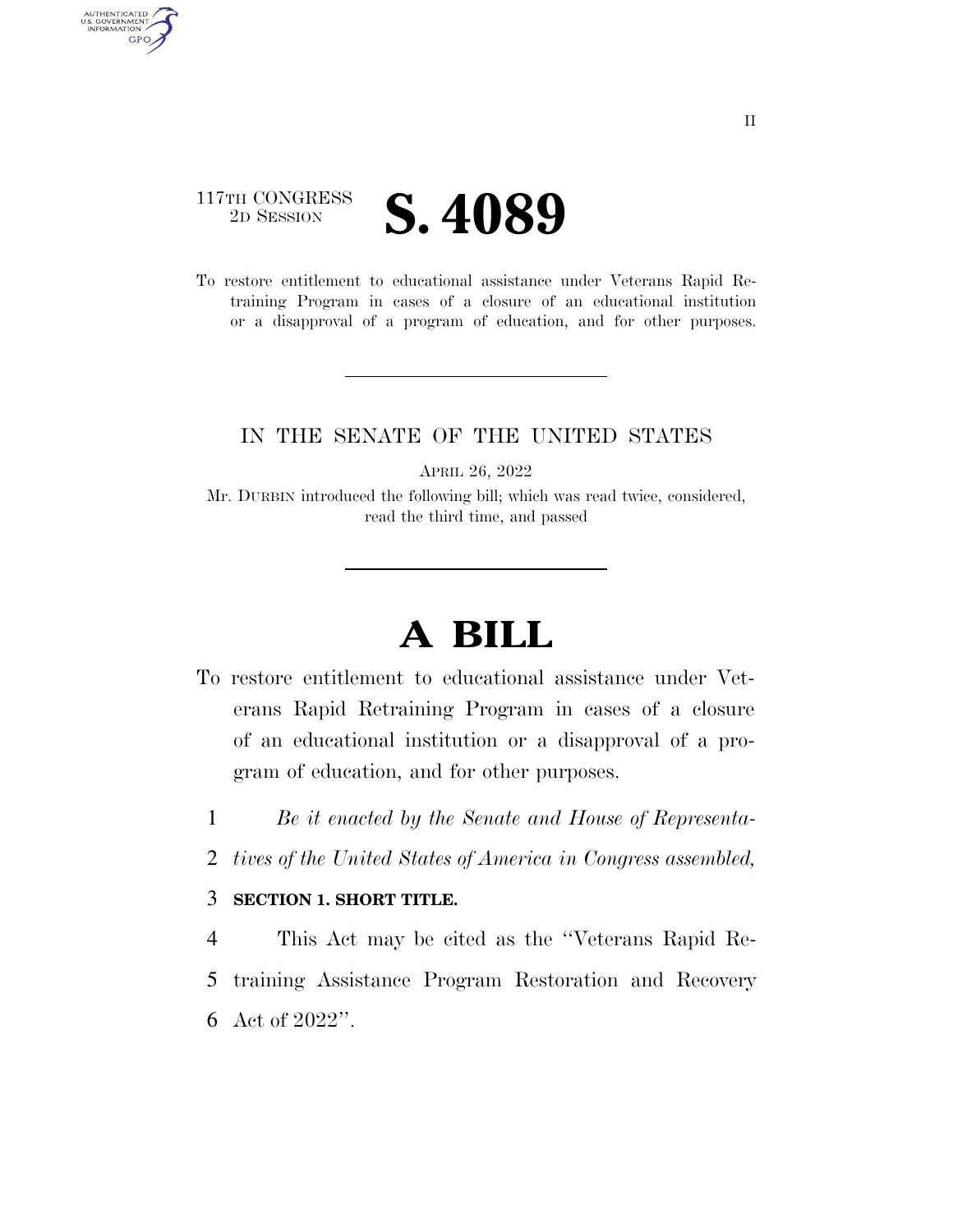| $\mathbf{1}$   | SEC. 2. RESTORATION OF ENTITLEMENT UNDER VETERANS       |
|----------------|---------------------------------------------------------|
| $\overline{2}$ | RAPID RETRAINING ASSISTANCE PROGRAM.                    |
| 3              | (a) IN GENERAL.—Section 8006 of the American            |
| 4              | Rescue Plan Act of 2021 (Public Law 117-2), as amended  |
| 5              | by the Training in High-demand Roles to Improve Veteran |
| 6              | Employment Act (Public Law 117–16), is further amend-   |
| 7              | $ed$ —                                                  |
| 8              | $(1)$ by redesignating subsection $(n)$ as sub-         |
| 9              | section $(o)$ ; and                                     |
| 10             | $(2)$ by inserting after subsection $(m)$ , the fol-    |
| 11             | lowing new subsection (n):                              |
| 12             | "(n) EFFECTS OF CLOSURE OF AN EDUCATIONAL IN-           |
| 13             | STITUTION OR DISAPPROVAL OF A PROGRAM OF EDU-           |
| 14             | CATION.-                                                |
| 15             | "(1) IN GENERAL.—Any payment of retraining              |
| 16             | assistance under subsection $(d)(1)$ shall not be       |
| 17             | charged against any entitlement to retraining assist-   |
| 18             | ance described in subsection (a) if the Secretary de-   |
| 19             | termines that an individual was unable to complete      |
| 20             | a course or program of education as a result of $-$     |
| 21             | "(A) the closure of an educational institu-             |
| 22             | tion; or                                                |
| 23             | "(B) the disapproval of a program of edu-               |
| 24             | cation by the State approving agency or the             |
| 25             | Secretary when acting in the role of the State          |
| 26             | approving agency.                                       |